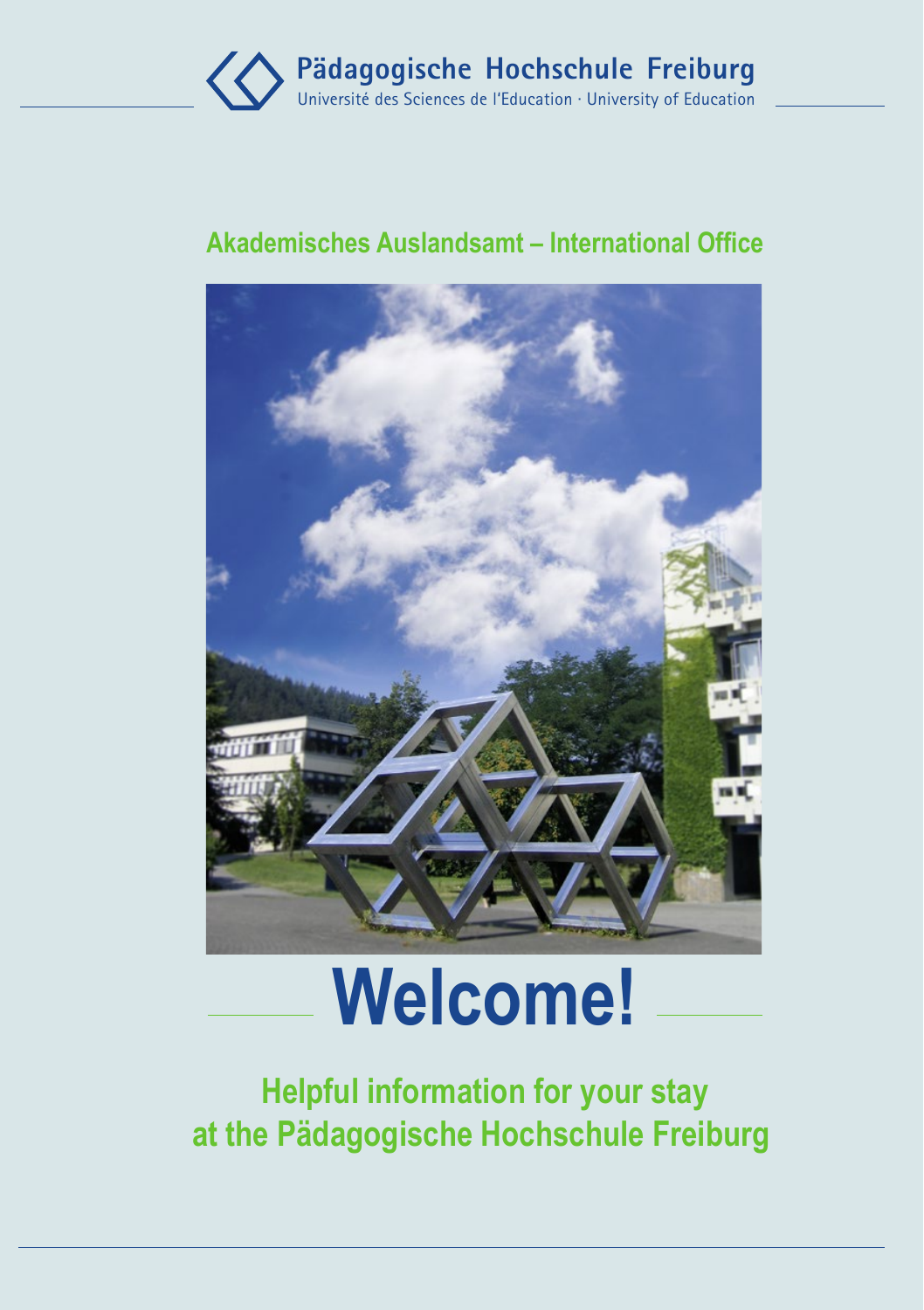# **Content**

| 1. Welcome to the University of Education in Freiburg                    | $\overline{a}$ |  |
|--------------------------------------------------------------------------|----------------|--|
| 1.1 University City Freiburg                                             | 3              |  |
| 1.2 About the University of Education (Pädagogische Hochschule Freiburg) | 4              |  |
| 1.3 Campus Map and Campus Tours                                          | 5              |  |
| 2. Academics and Campus Life                                             | 6              |  |
| 2.1 Interested in Attending Lectures? - How you can find them.           | 6              |  |
| 2.2 Services and Support Provided for you                                | 6              |  |
| 2.3 Libraries                                                            | $\overline{7}$ |  |
| 3. Your Stay in the Guest Apartment, PH Freiburg                         | 8              |  |
| 3.1 Arrival Information                                                  | 8              |  |
| 3.2 Waste Sorting                                                        | 9              |  |
| 3.3 Cleaning                                                             | 10             |  |
| 3.4 Laundry                                                              | 10             |  |
| 3.5 Provided Objects                                                     | 10             |  |
| 3.6 Parking                                                              | 10             |  |
| 3.7 Food                                                                 | 10             |  |
| 3.8 Wifi                                                                 | 12             |  |
| 4. Mobility and Leisure                                                  | 14             |  |
| 4.1 Transport System                                                     | 15             |  |
| 4.2 Sport & Leisure                                                      | 15             |  |
| 4.3 Cinemas                                                              | 16             |  |
| 4.4 Churches, Synagogues and Mosques                                     | 16             |  |
| 5. Waste Sorting in Germany                                              | 17             |  |
| 6. Glossary                                                              | 18             |  |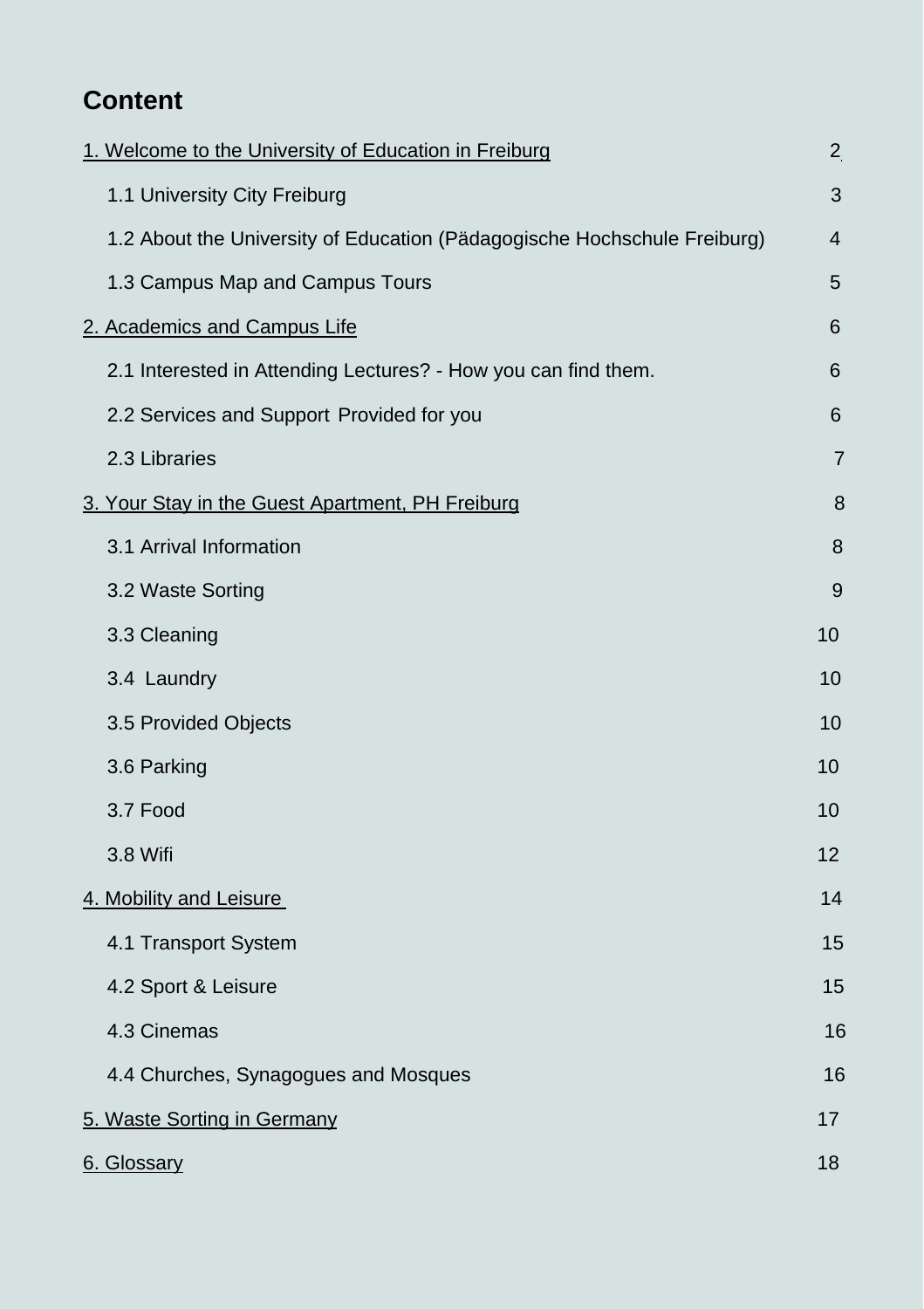# **1 Welcome to the University of Education in Freiburg !**

Dear guests,

On behalf of the University of Education Freiburg, the team of the International Office welcomes you on our campus!

We are looking forward to hosting you here and we hope that you will spend an exciting and successful time both at the Pädagogische Hochschule (PH) and in our lovely city of Freiburg.

We hope to offer you the support and help you need for an unforgettable and enriching time. This brochure is meant to help you find the most important information for your stay in Freiburg.

Enjoy your time here!

**Dr. Verena Bodenbender Director of the International Office** 

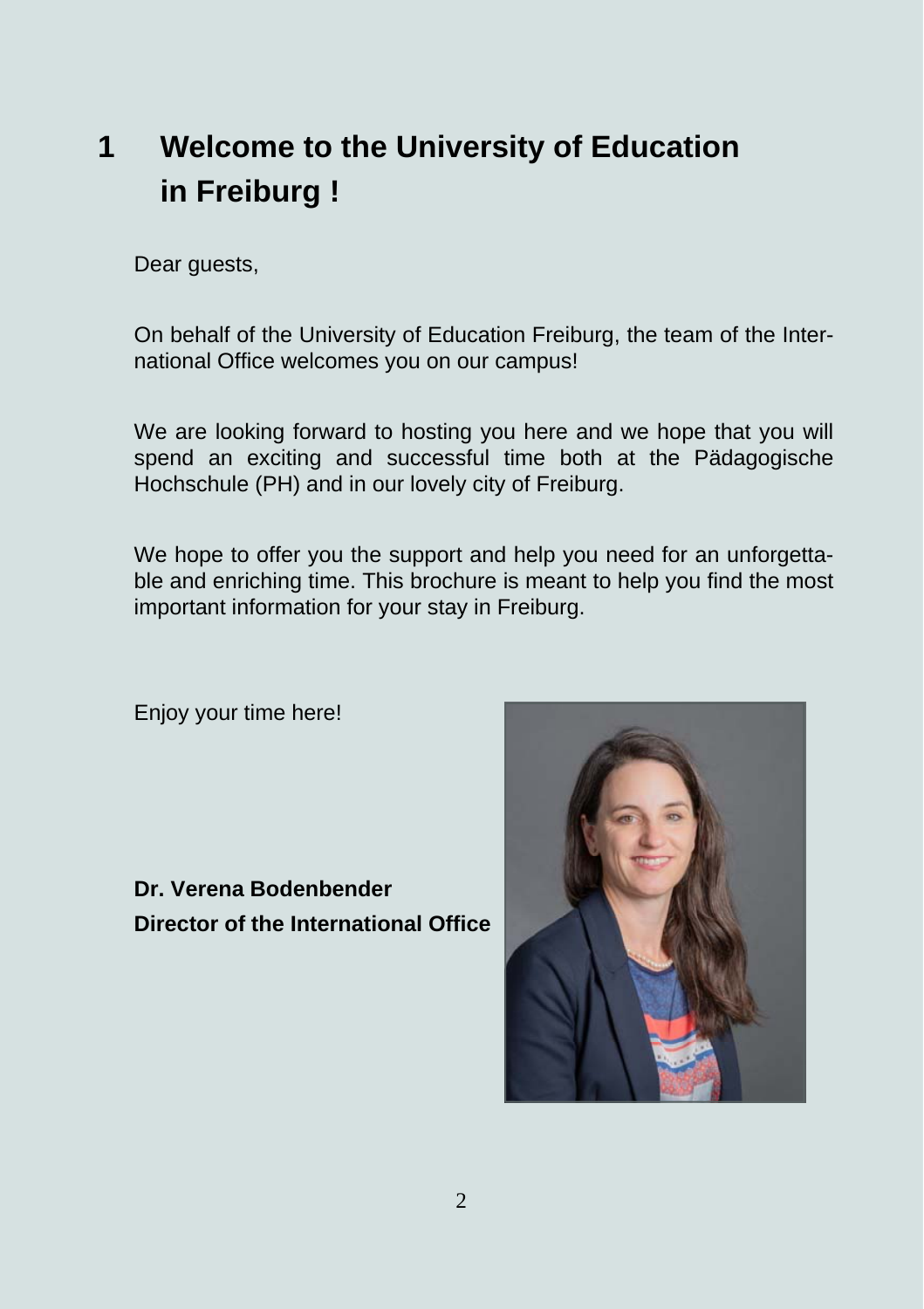

#### **1.1 University City Freiburg**

Freiburg is located on the borders to France and Switzerland. Surrounded by the Black Forest and known for being one of the sunniest places in Germany, the medieval city is an attractive place for tourists.

Freiburg is not just known as the

"Solar City" or "Green City", but also for being a "Student City" - 30 000 out of 220 000 inhabitants are university students. In other words, every sixth person living here is a student. These students are enrolled at the Albert-Ludwigs-University, at the University of Music, at the Catholic and Protestant Universities of Applied Sciences and at the University of Education (PH Freiburg). For further information about the city of Freiburg, please contact the Tourist Information Centre (Rathausplatz 2-4, 79098 Freiburg; Tel. +49 (0) 761.38 81 88 0, www.freiburg.de).

Also, there are plenty of different guided city tours in Freiburg, varying from culinary, cycling to theater tours. Depending on the tour, the prices deviate between 10 € - 40 €. For more information you can visit the following website https://visit.freiburg.de/en/plan-your-trip/individual-and-

group-tours or you can call +49 (0) 761 3881 880.



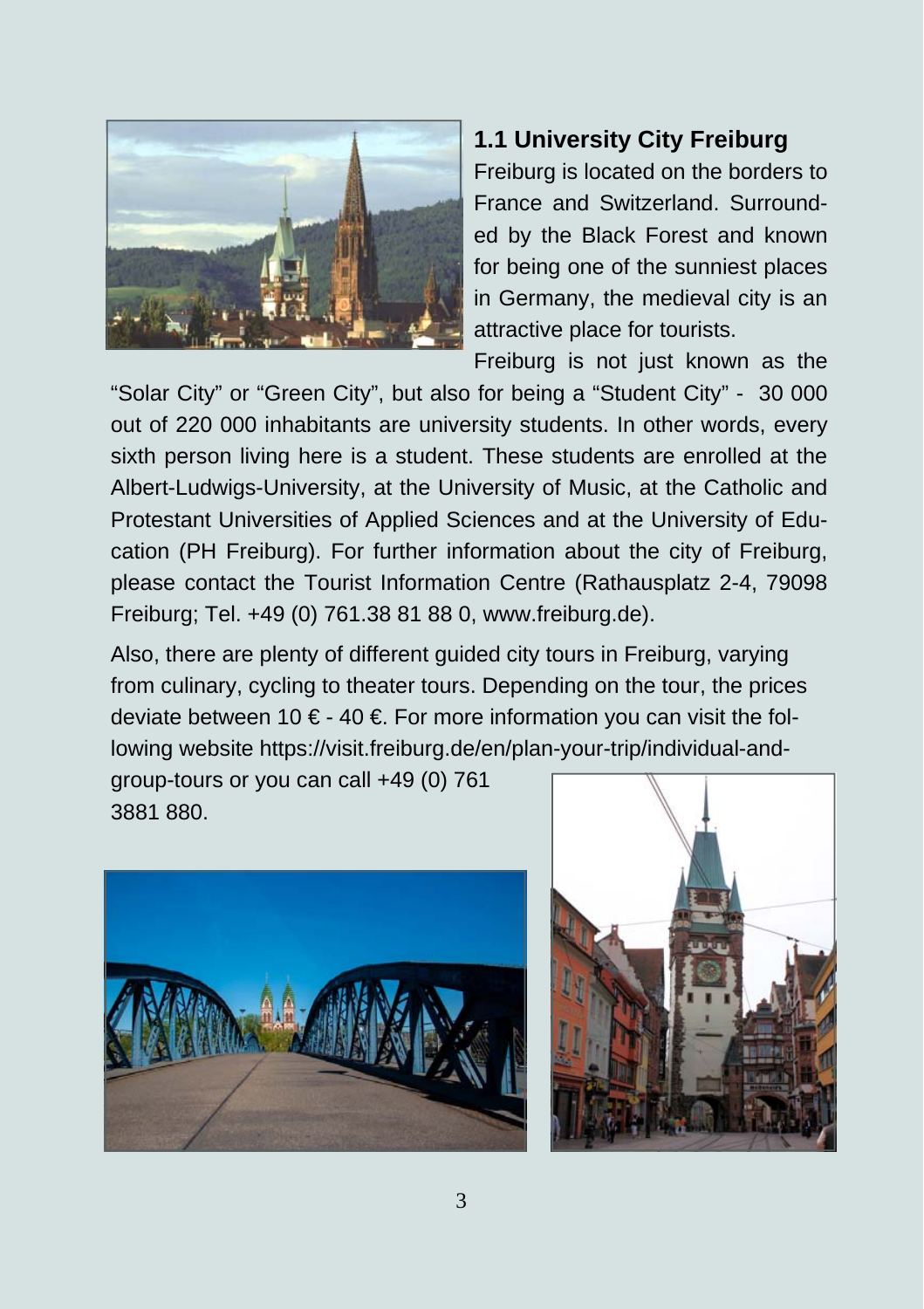#### **1.2 About Pädagogische Hochschule Freiburg / University of Education**

The University of Education (in German: Pädagogische Hochschule Freiburg or PH Freiburg) was founded in 1962 and reached academic university standards in 1971. The PH Freiburg is one of the largest of the overall six Universities of Education in Ba-



den-Württemberg. About 5000 students are currently enrolled here.

The PH Freiburg is divided into three different schools, has several departments and faculties and provides 26 different courses of studies: it offers not only teacher training courses for primary/lower secondary or intermediate secondary schools, but also programmes in German as a Foreign Language, Integrated Bilingual Studies and degrees in Educational Science such as Early Childhood and Adult Education. In addition, qualified students may enroll in M.A. programmes in a wide range of subjects, as well as in doctoral or postdoctoral degrees.

#### **The University of Education in Freiburg in numbers:**

- About **5000** students
- About **150** international students
- About **100** international guest students a year
- **250** academic staff members
- **130** administrative and service staff

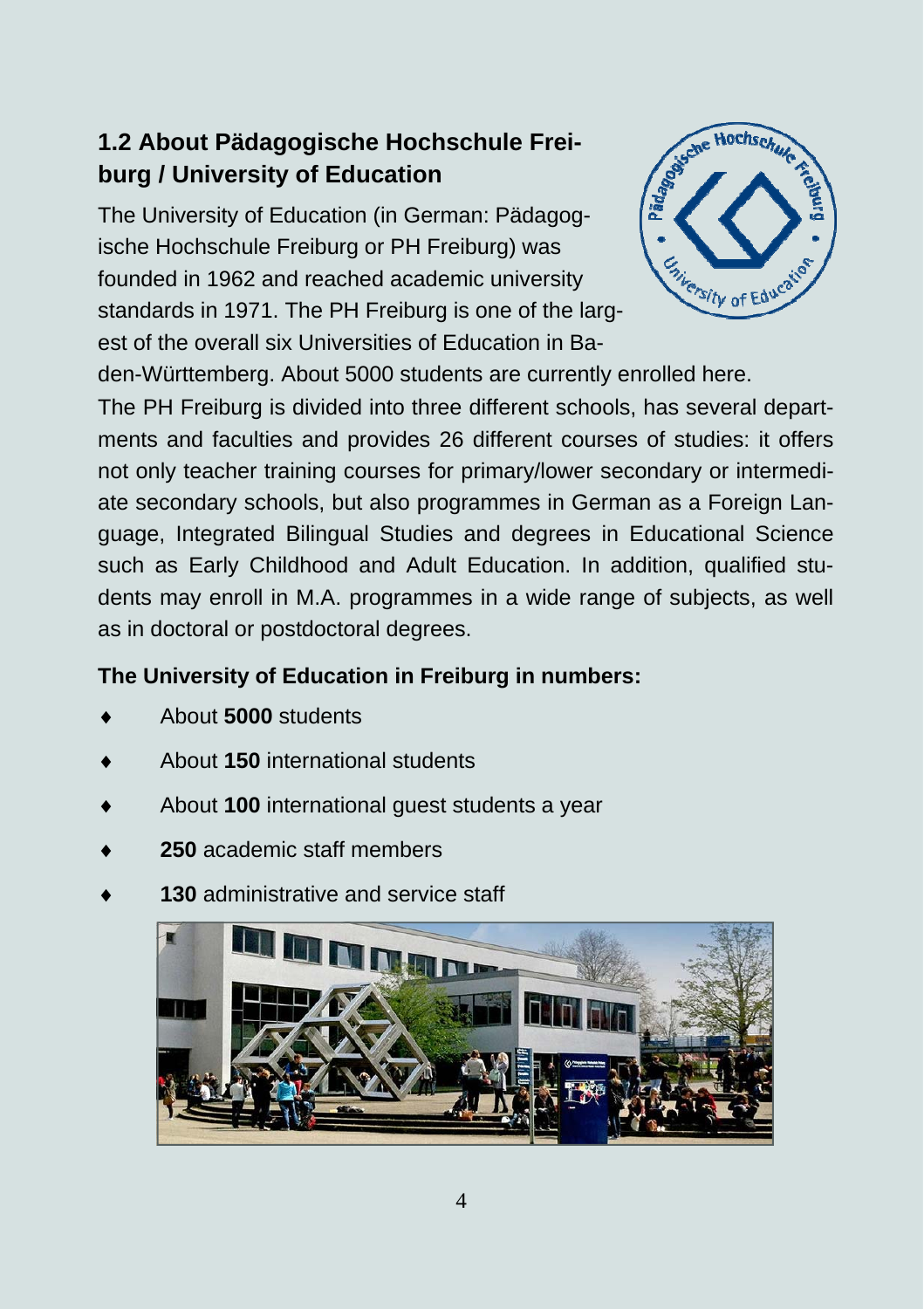#### Campus Map



#### Campus Tours

The International Office offers guided campus tours by student assistants. If you are interested in attending one, please contact Elisabeth Ahner-Tudball (elisabeth.ahner-tudball@ph-freiburg.de).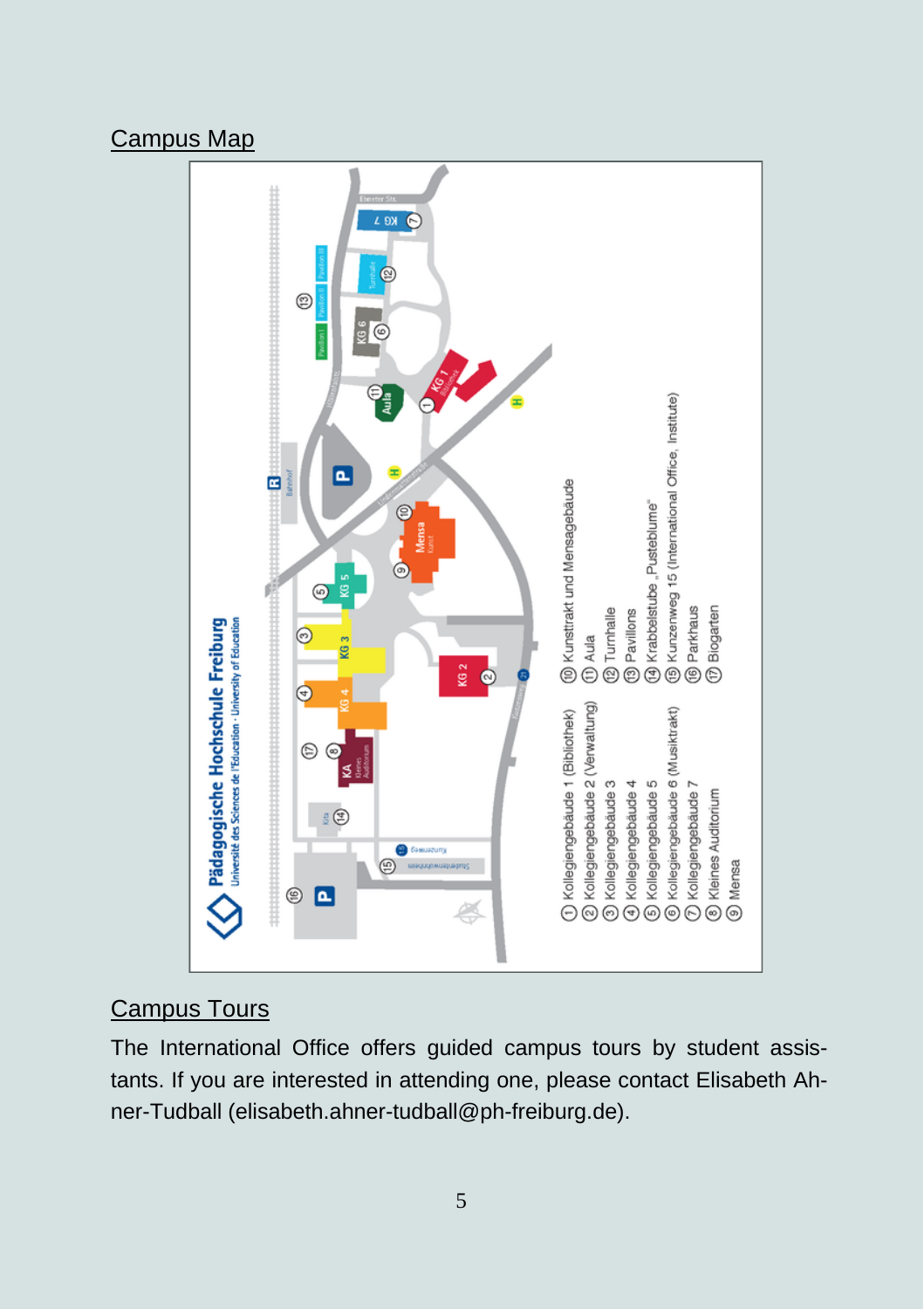# **2 Academics and Campus Life**



#### **2.1 Interested in Attending Lectures? - How you can find them:**

The complete course list is available online at: https://lsf.phfreiburg.de (in German and English).

#### **2.2 Services and Support Provided for you**

#### Computer Service Center (ZIK)

The computer center ("ZIK= Zentrum für Informations- und Kommunikationstechnologie") is responsible for technology and your "PH-Account". The ZIK also lends technical devices (notebooks, digital cameras, cassette recorders…). They may also help you with technical problems. You find the service point in KG 4, 035.

Office hours: Mon-Thurs 8am-7:30pm Fri 8am-3:30pm.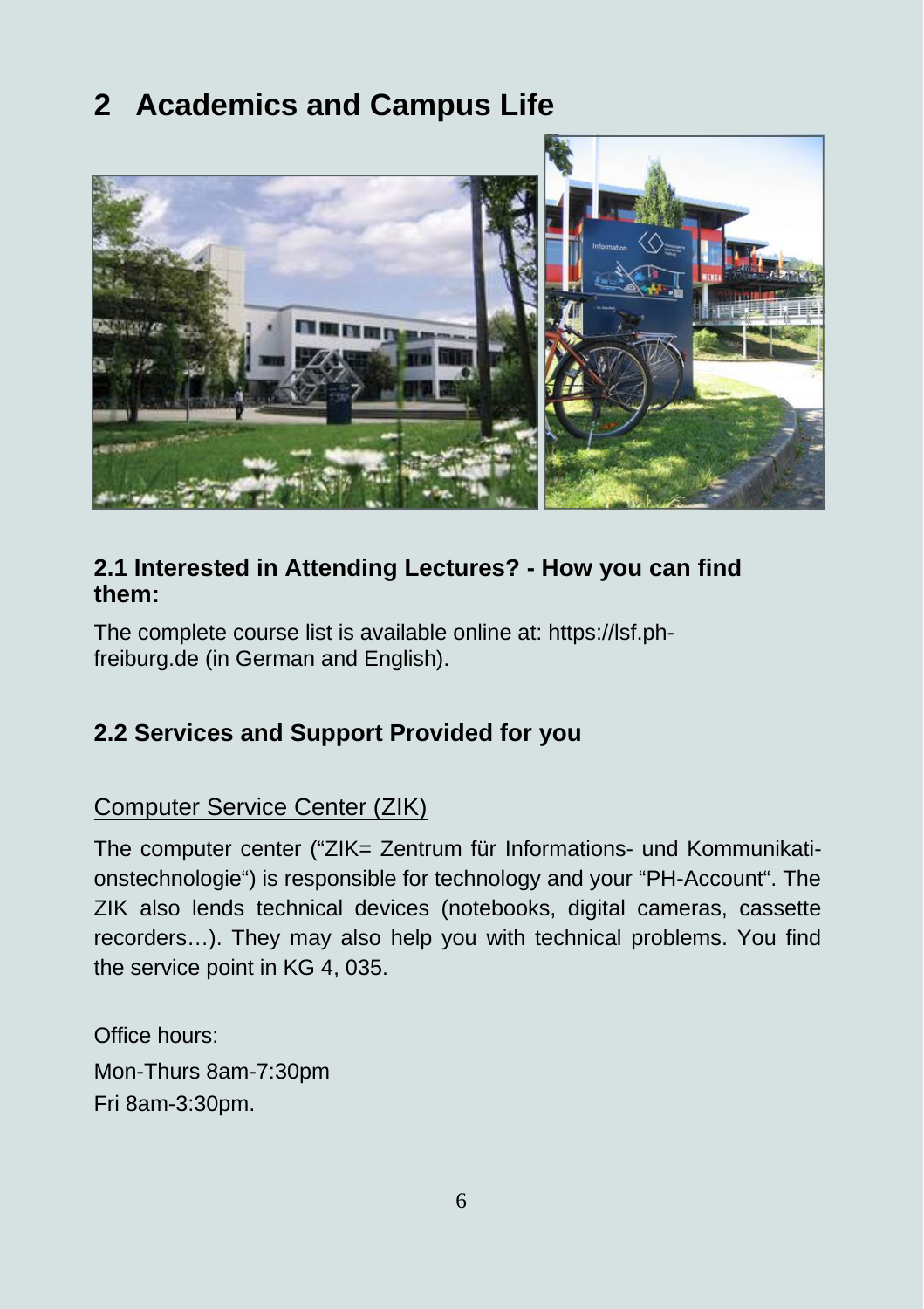#### **2.3 Libraries**

### Library of the University of Education (KG1)

Kunzenweg 21

Tel.: +49 (0) 761 682-202; http:// www.ph-freiburg.de/bibliothek/ startseite html

Opening hours:

Mon- Fri 8am –8pm Sat, Sun 9am – 6pm

Closed on public holidays



#### University Library (Universitätsbibliothek—UB)

**Platz der Universität 2** 

Tel.: +49 (0)761.2 03 39 18; www.ub.uni-freiburg.de

Opening hours:

Mon–Fr 8am – 8pm Sat 10am – 8pm



#### Libraries of the University Departments

The libraries of the university departments ("Fachbereichsbibliotheken") are reference libraries.

You will find them in each department of the university.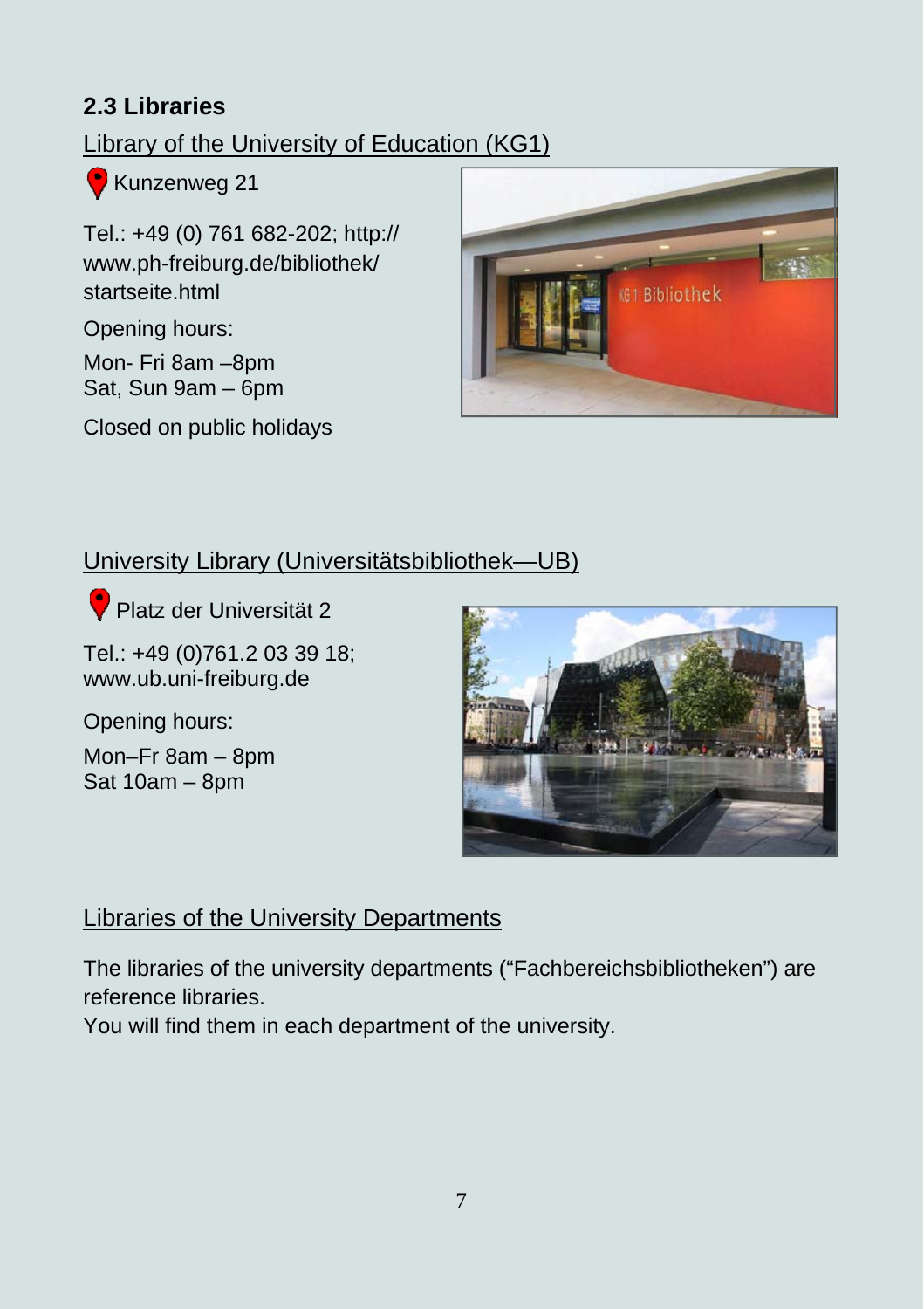# **3 Your Stay in the Guest Apartment, PH Freiburg**

Welcome to our guest apartment of the PH Freiburg. We hope that you will have a pleasant stay here and that you will enjoy your time.

Below, please find important information and guidelines to make your stay as easy and smooth as possible.

#### **3.1 Arrival Information**

#### by Train

Take the train from the central station ("Hauptbahnhof") direction "Titisee-Neustadt" or "Seebrugg"; get off at the second stop "Freiburg-Littenweiler", and the station is next to the PH; the journey will take about 10 minutes.

#### by Tram

Take the tram ("Linie 1") from the "Stadtbahnbrücke" (bridge crossing the central station) towards "Lassbergstrasse / Littenweiler". Get off at the very last stop ("Lassbergstrasse") and turn right to "Lindenmattenstraße". Walk the road for about 200 meters; you will see the University of Education directly after the train tracks; the journey will cost  $2.40 \in$  and takes about 20 minutes.

*You can buy tickets online, at the ticket machine or at the counter. Please find further information about the public transport system in section 4.* 

#### by Taxi

Tell the taxi driver to take you to the "Pädagogische Hochschule, Kunzenweg 21, KG 7". You will have to pay about 20-25  $\epsilon$ .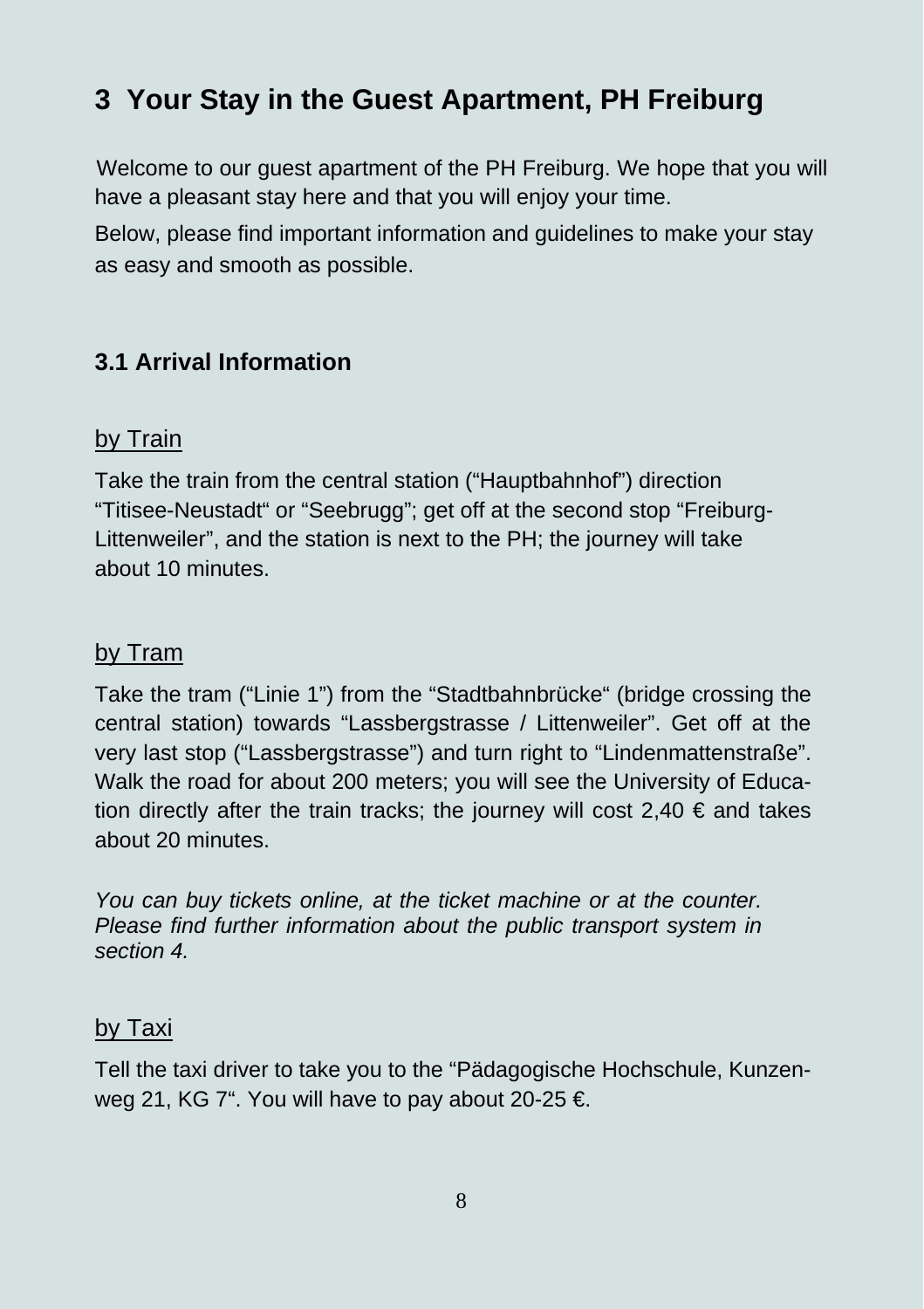#### **Keys**

The key for the guest apartment is provided in the International Office (Kunzenweg 15, 79117 Freiburg) or at the PH library (Höllentalstraße 2, 79117 Freiburg). Please contact the International Office about when and where you can pick up the keys. The opening hours of the PH library are: Mo-Fr 8am - 8pm as well as Sat-Sun 9am - 6pm.

#### **3.2 Waste Sorting**

Freiburg has a very strict system when it comes to waste sorting. We kindly ask you to meet the regulations that are provided in section 5.

Please take care that all bins have special bags inside them. Garbage bags are in the cupboard in the kitchen.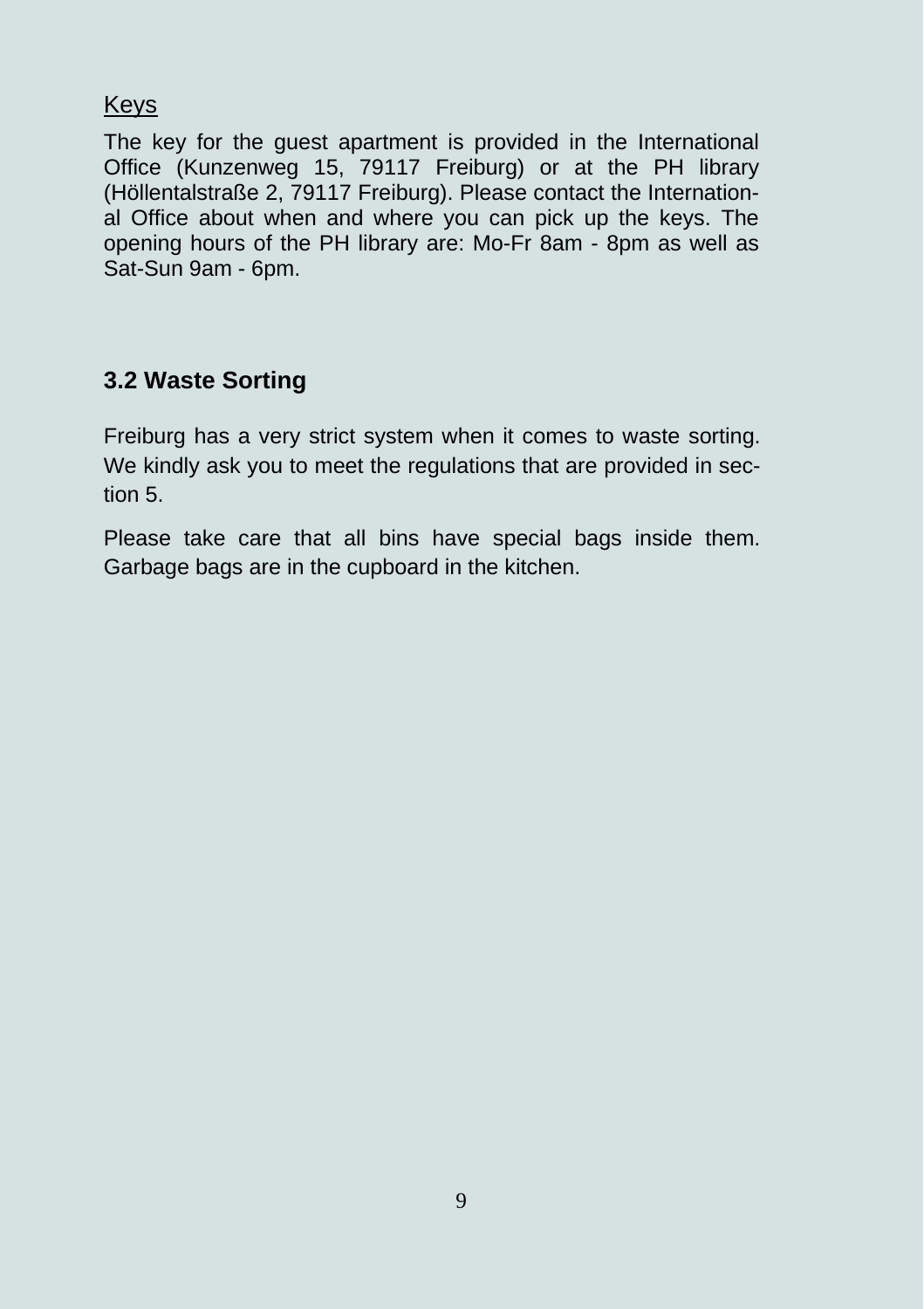#### **3.3 Cleaning**

The apartment is cleaned once a week (the exact day may vary, but you will be informed about it). Cleaning utensils (detergent etc.) can be found in the cupboard under the sink in the kitchen. After your departure, there will be a major clean-up. However, we kindly ask you to leave the apartment tidy and remove all perishables from the fridge etc. The bed sheets won't be changed during your stay. If you want new sheets or towels, you can find them in the cupboards in the two bedrooms.

#### **3.4 Laundry**

There is a washing machine in the apartment. You can find it in the kitchen. Also, we have provided laundry detergent in the cupboards of the kitchen. We kindly ask you to refill, in case it gets empty.

#### **3.5 Provided objects**

Clean bed sheets, linen and towels are in the cupboards in the two bedrooms. Garbage bags, cleaning utensils and toilet paper are in the cupboard in the kitchen.

#### **3.6 Parking**

You'll find a gravel parking lot opposite to the KG 7 building. You can park your vehicle there. Otherwise you can park it along the street.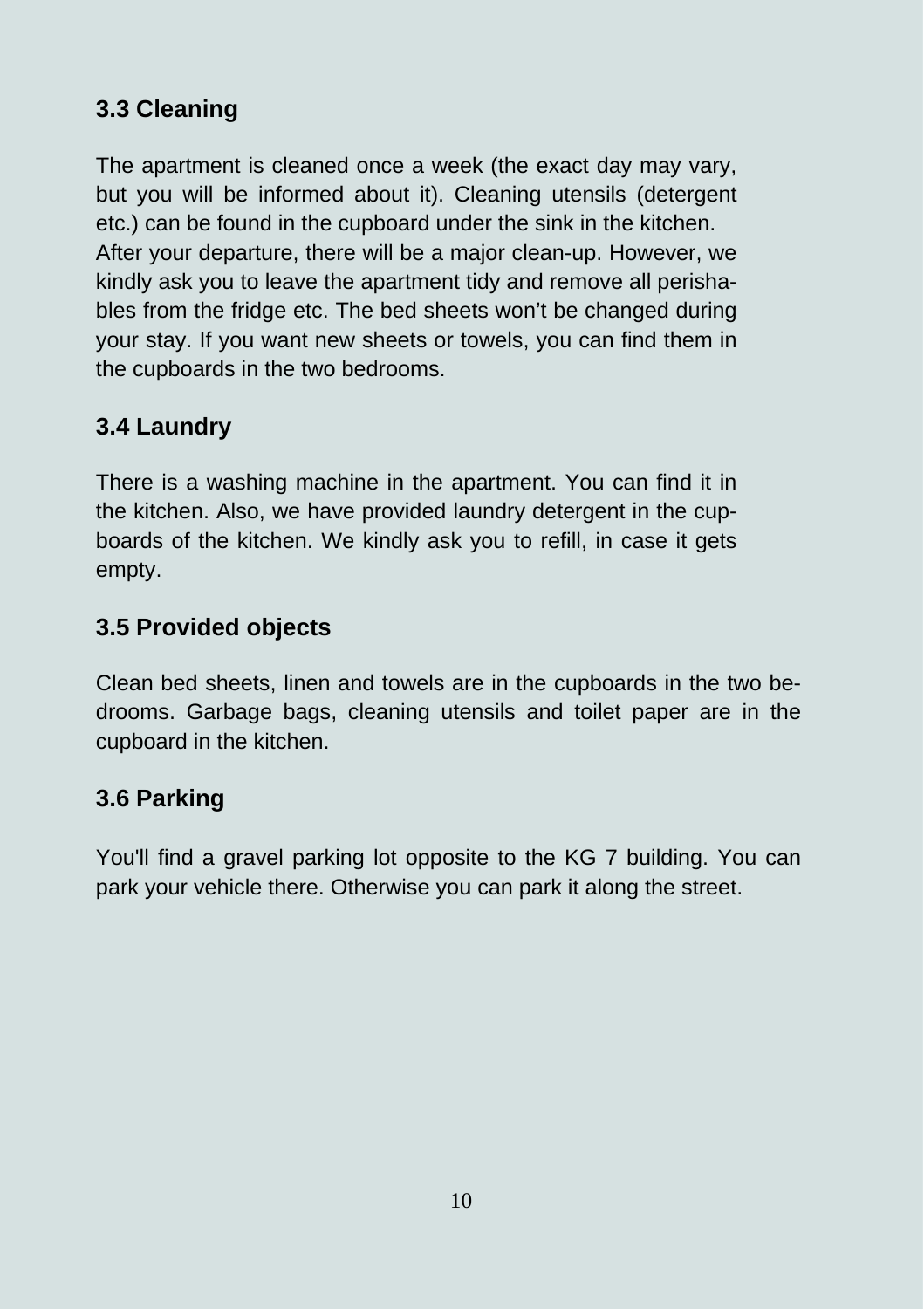### **3.7 Food**

#### **Cafeterias**

The cafeterias ("Mensa") offer hot lunch at a moderate price (about 5-7  $\epsilon$ ). You can only pay cash.

#### Mensa Littenweiler (PH) (orange building)

Lunch: Mon- Fri 11:30am – 2pm Pasta- and salad buffet until 2:30pm

#### Mensa Rempartstraße 18 (city centre)

Lunch: Mon-Fri 11:30am – 2pm, Sat 11:45am -1:30pm Dinner: Mon-Fri 5:30pm-7:30pm

*Please note that grocery shops usually are open Mo-Sa 8-20h. They are closed on Sundays and on public holidays!* 

#### Supermarkets/ grocery stores in Littenweiler:

- Mein Laden: Reinhold-Schneider-Str. 2
- Reformhaus: Lindenmattstr. 32
- Edeka Aktiv Markt Blatter: Kappler Str. 58
- Beckesepp: Hansjakob-Str. 158
- Zentrum Oberwiehre (ZO): Schwarzwaldstr. 78 (close to the University of Music), Here you will find a variety of shops: supermarkets (one is open until 22h), a pharmacy, a drugstore, and a bank.
- For "emergencies": the supermarket at the main train station is open Monday-Sunday from 6 am until midnight.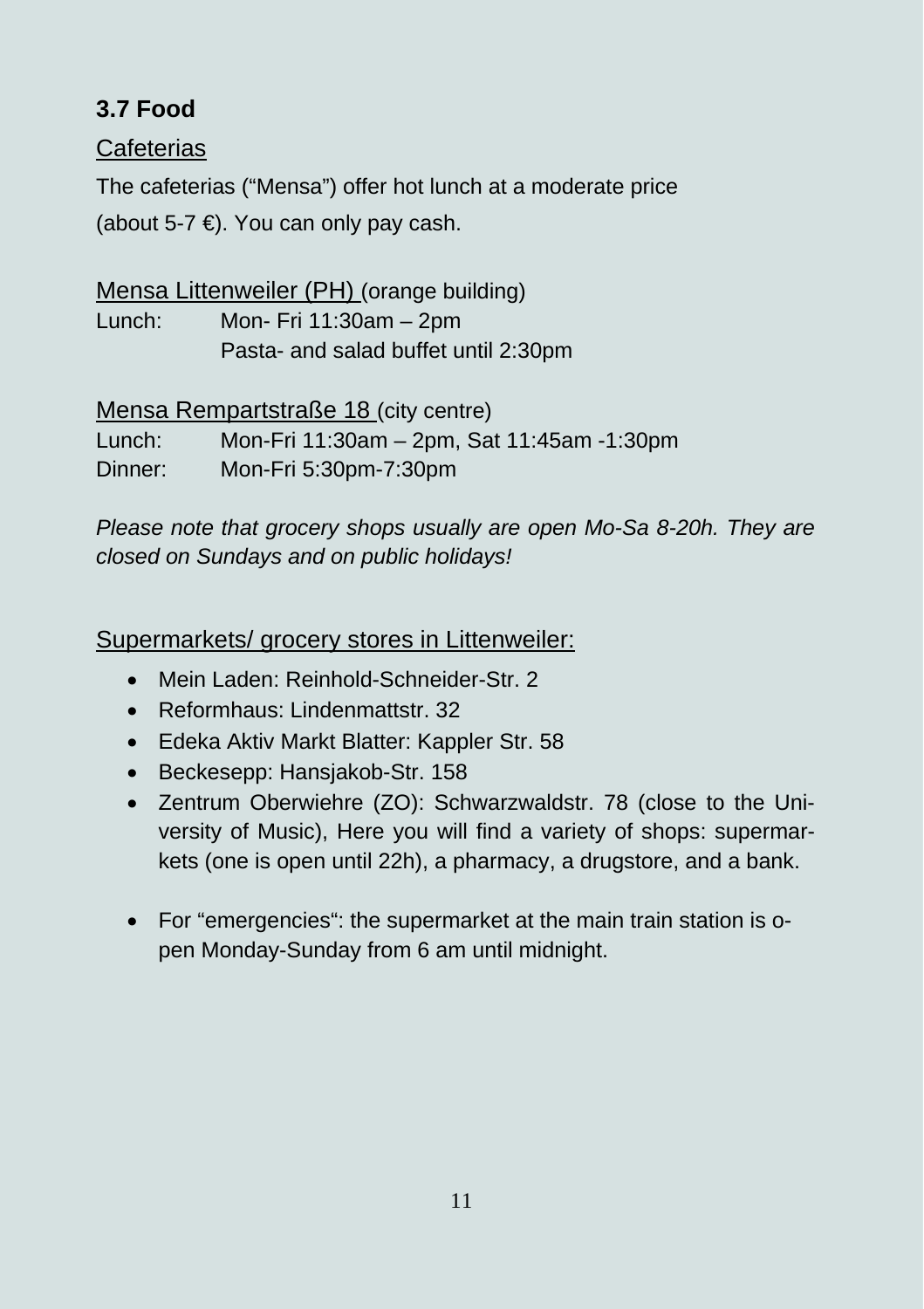#### **3.8 Wifi**

#### There are two options in order to use Wifi at the PH Freiburg:

#### **1) Wifi-network: Eduroam** (most convenient option)

If your home institution provides Eduroam (more information on eduroam.org/where), use your university account (= user name) and password to log into the Eduroam Wifi-network.

#### **2 ) Wifi-network: wlan-phfr**

#### **A: Browse-in-browse function** (without installing a VPN client)

1. Connect to the wifi "wlan-phfr" (don't worry if your device still shows "no internet").

2. Open the browser on your device and type in: https://vpnc.phfreiburg.de/

3. Log in with your PH guest account.

4. For surfing, type any URL into the Browse-in-browse-bar, for example: www.google.com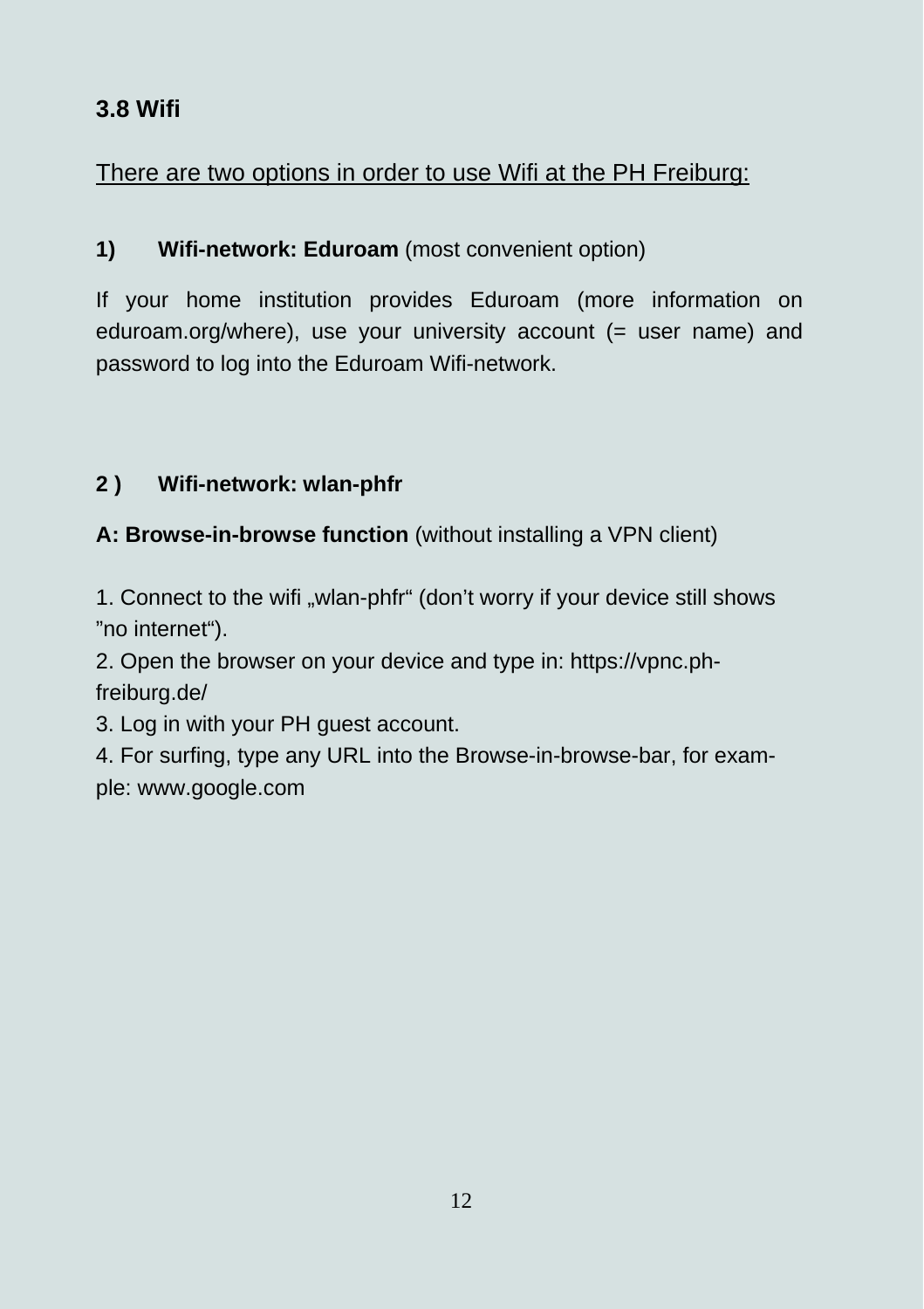#### **B: Installation of VPN client** (for comfortable internet use)

Instruction for installing and using the Cisco AnyConnect VPN Client:

1. Connect to the wifi "wlan-phfr" (don't worry if your device still shows "no internet"). Alternatively, any kind of internet access will do.

2. In your browser, type in the following adress: https://vpnc.ph-freiburg.de/

3. Log in with your PH guest account.

4. Klick on "AnyConnect", then "Start AnyConnect". Download the installer package.

5. Open the installer package and follow the instructions.

6. After the installation is completed, run the Cisco AnyConnect Client on your device.

7. Now enter the server adress into the Cisco AnyConnect Client: vpnc.phfreiburg.de

8. Connect and log in with your PH guest account.

Here you can find a useful video demonstration: https://www.phfreiburg.de/hochschule/zentrale-einrichtungen/zik/zik-service/servicepoint/ vpn-installation/vpn-windows-8.html

If you didn't succeed with any of these options, ask for some help from Ms Andris-Schelb at ZIK support, KG4, room -102 (basement). However, especially with tablets, devices from the US or other operating systems than windows, there might be unsolvable problems unfortunately.

If you have any questions or problems, please do not hesitate to contact us at the

> International Office (Auslandsamt) Kunzenweg 15

> > Julia Salzmann 0761-682250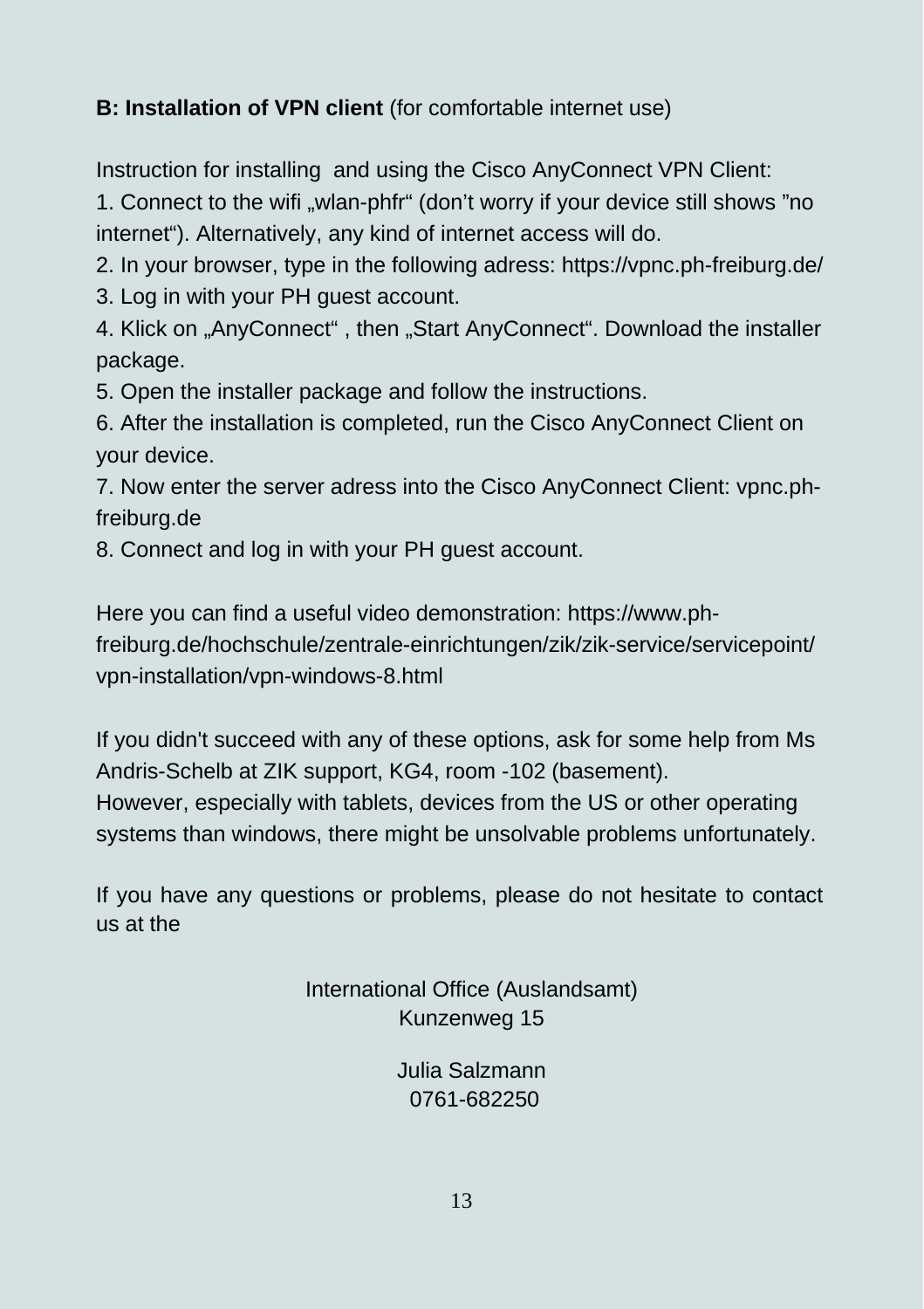## **4 Mobility and Leisure**

#### **4.1 Transport System**



Getting around in Freiburg is very easy and convenient. We will show you all of the options that you have.

In general, there is a tram system that keeps all parts of the city well connected. Also, you can use trains and buses. There are no *uber* or *lyfts* in Germany.

"Single Ticket": A single ride costs 2,40 €.

"REGIO24 Ticket": With the Regio 24 ticket you can travel with busses, trains and trams  $(2^{nd}$  class, excluding ICE and IC/EC express trains.) in and around Freiburg. Depending on the distance that you want to go, the ticket costs between 6,70  $\epsilon$  and 13,40  $\epsilon$ . It is valid for 24 hours and is recommended for a day trip.

"REGIO Karte": If your stay in Freiburg is longer than a week, you can think about purchasing the Regio Karte. It is valid for one month, costs about 62  $\in$  and has the same conditions as above.

Tickets can be purchased at the

- VAG Pluspunkt, Salzstraße 3 (close to the "Bertoldsbrunnen"); opening hours: Mon-Fri 8am-7pm and Sat 8:30am-4pm.
- At the ticket machines at Littenweiler train station or at every other tram stop

Please be aware that there are many ticket controls - make sure to have a valid ticket as fare dodging is expensive!

*On Friday and Saturday nights the trams run every half an hour. Please note that on Mon-Thur trams just run until midnight.*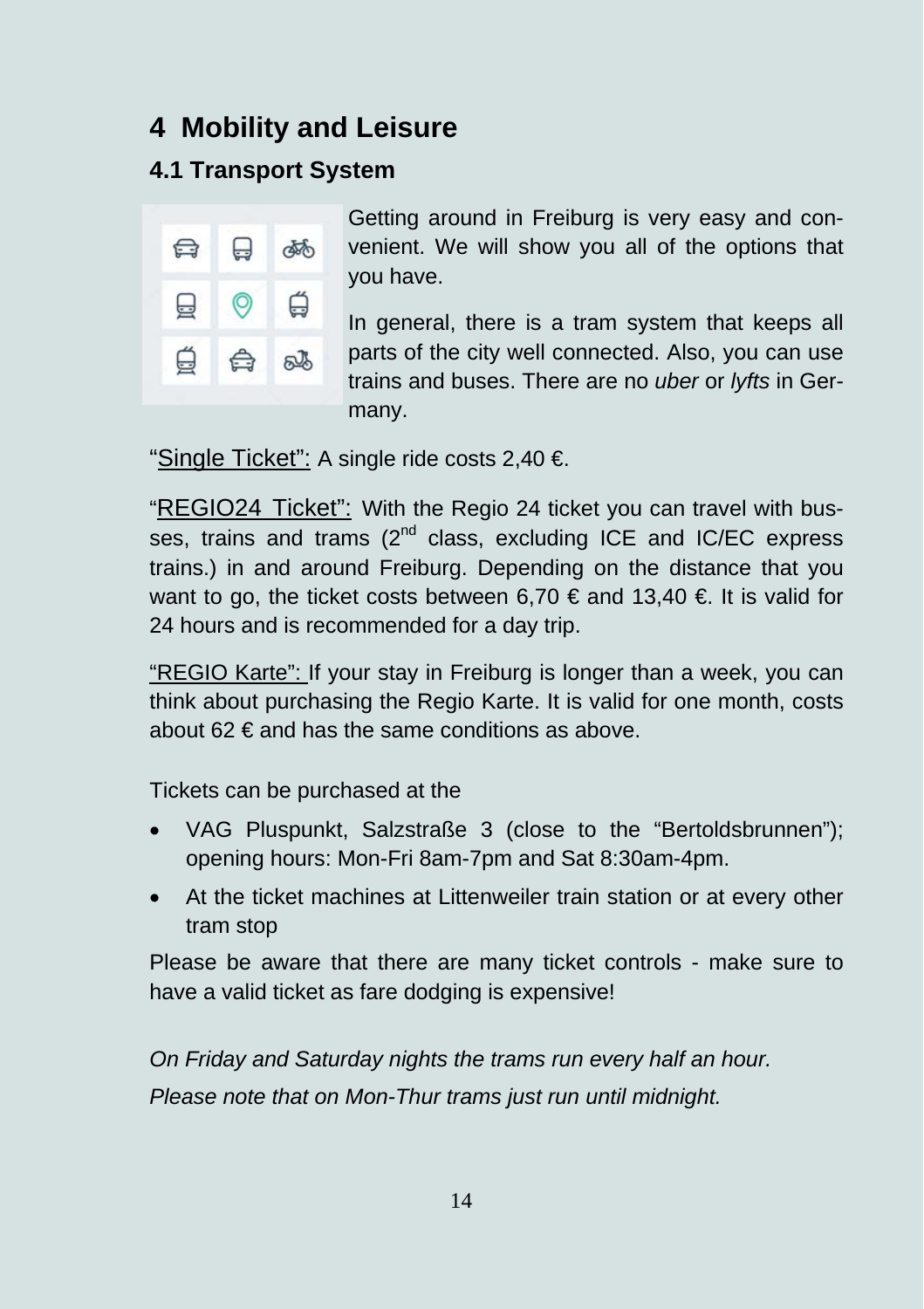#### Trains: Deutsche Bahn

"Baden- Württemberg Ticket": The Baden- Württemberg ticket is valid for all short distance services in Baden- Württemberg (it only applies to RB and RE trains). It costs about 24 € for one person ("Single- Ticket") or 48 € for max. 5 persons. If you book in advance (at least 3 days ahead of time), you may also receive reductions up to 50%.

You also find information online at http://www.bahn.de

#### Buses

Long-distance buses are often the best and cheapest way of travelling. They connect many European cities.

- FlixBus: www.flixbus.de/
- search machine: www.busliniensuche.de

#### Lifts - "Mitfahrgelegenheit"

A lift with other travellers is a very cheap way of travelling.

Further information and offers are available online at:

 www.mitfahrzentrale.de www.blablacar.de

#### **Bicycle**

- "Frelos": there are different bike stations provided by the VAG with various bikes to hire. Just download the VAG App and follow the instructions.
- "Radstation Freiburg": you can hire bikes at the Radstation Freiburg (Wentzingerstraße 15), visit the website for more information or contact info@radstation-freiburg.de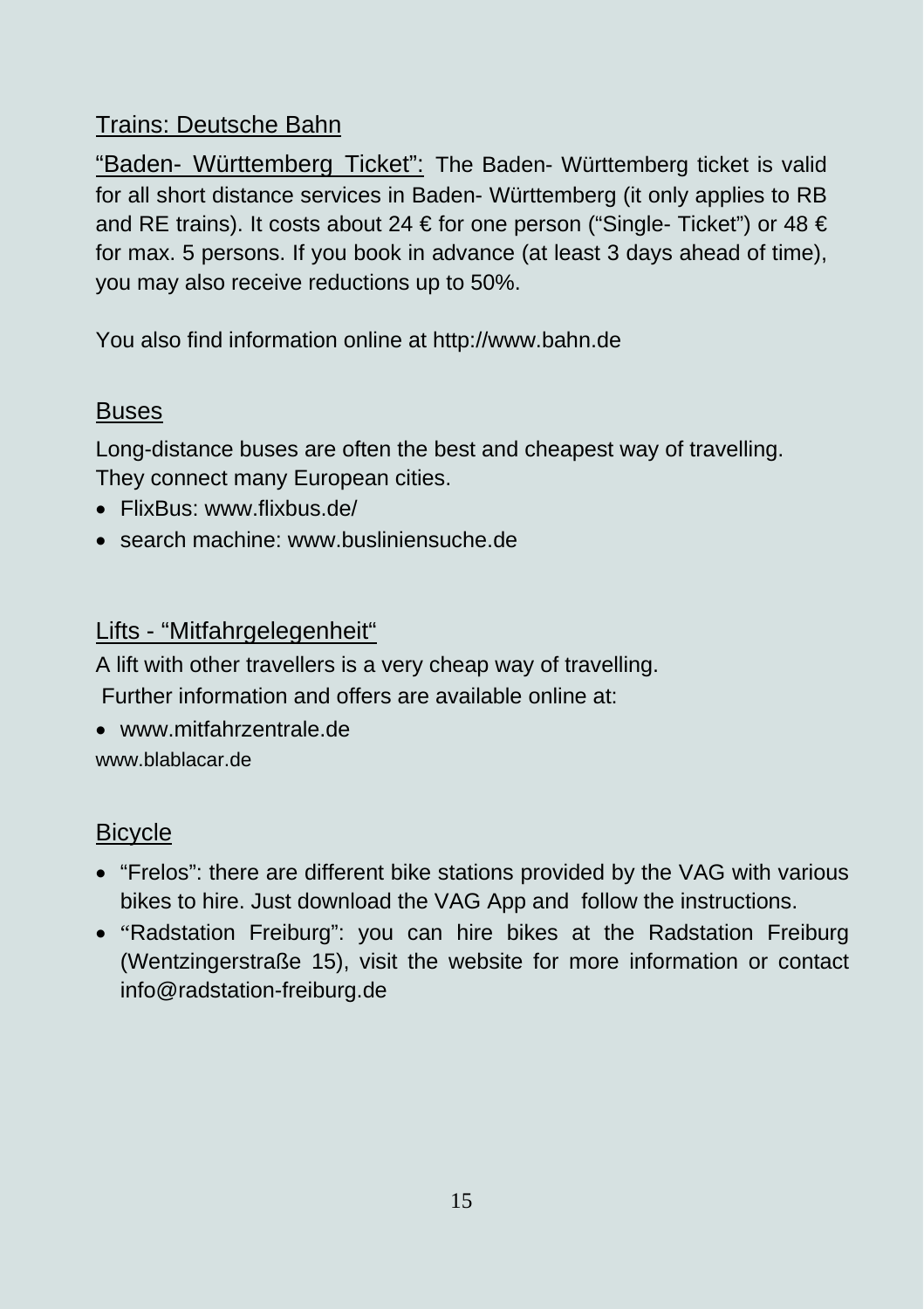#### **4.2 Sports & Leisure**



Swimming: All in all, there are eight indoor swimming pools and three outdoor swimming pools in Freiburg. The closest indoor swimming pool to the PH is the "Faulerbad" (Faulerstraße 1), the closest outdoor swimming pool is the "Strandbad" (Schwarzwaldstr. 195). Admission is about 5€.

Sports- and Leisure Clubs: Further information on sports- and leisure clubs of the city of Freiburg is available online at: www.freiburg.de/pb/ Lde/231059.html or www.sportportal.freiburg.de/.

More information about cultural events and a calendar is available online at: www.badische-zeitung.de/freizeit/, http://www.24-fair.com/de/freiburgkino.htm and http://fudder.de/kalender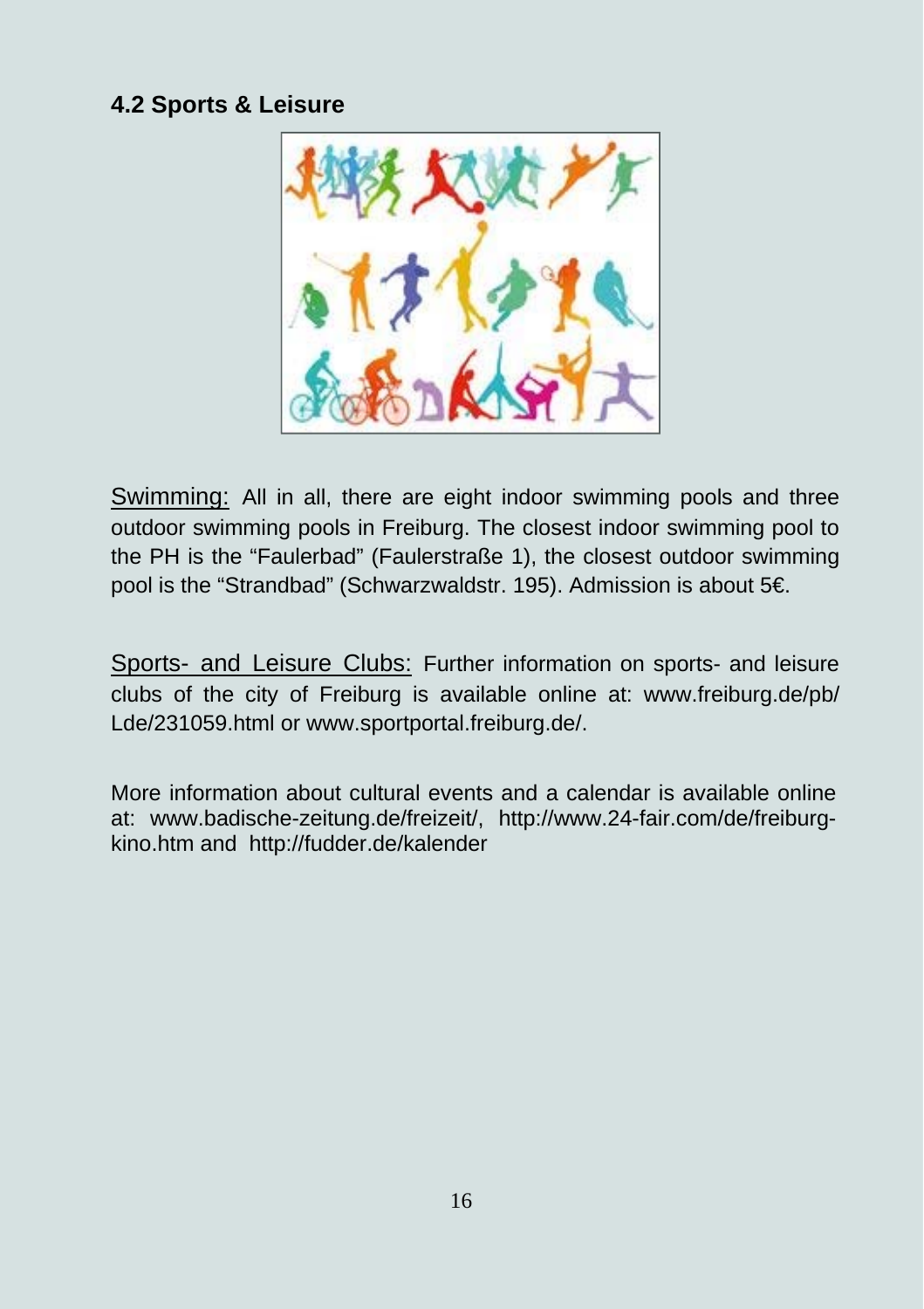#### **4.3 Cinemas**

Cinemas showing original versions:

- Friedrichsbau, Kaiser-Joseph- Straße 268
- Kandelhof, Kandelstraße 27

#### Other Cinemas

- Cinemaxx, Bertoldstraße 50
- Harmonie, Gründwälderstraße 14-16

The idyllic inner courtyard of the 'Schwarzes Kloster' offers movies in August, where audiences sit beneath a starry sky to re-watch the best awarded films. It's called the 'summer night cinema'.

#### **4.4 Churches, Synagogues and Mosques**

- Protestant and Catholic (in Littenweiler): http://www.fr-littenweiler.de/ kirchengemeinden\_und\_friedhoefe.php
- Protestant Student Community: www.esg-fr.de
- Catholic Student Community: www.khg-freiburg.de
- Anglican Church (English speaking) http:// freiburganglicanchurch.wordpress.com/
- Calvary Chapel (German, English and Russian): http:// www.ccfreiburg.de
- Jewish Community: www.jg-fr.de
- Islamic: www.moscheesuche.de/moschee/stadt/ Freiburg\_im\_Breisgau/6195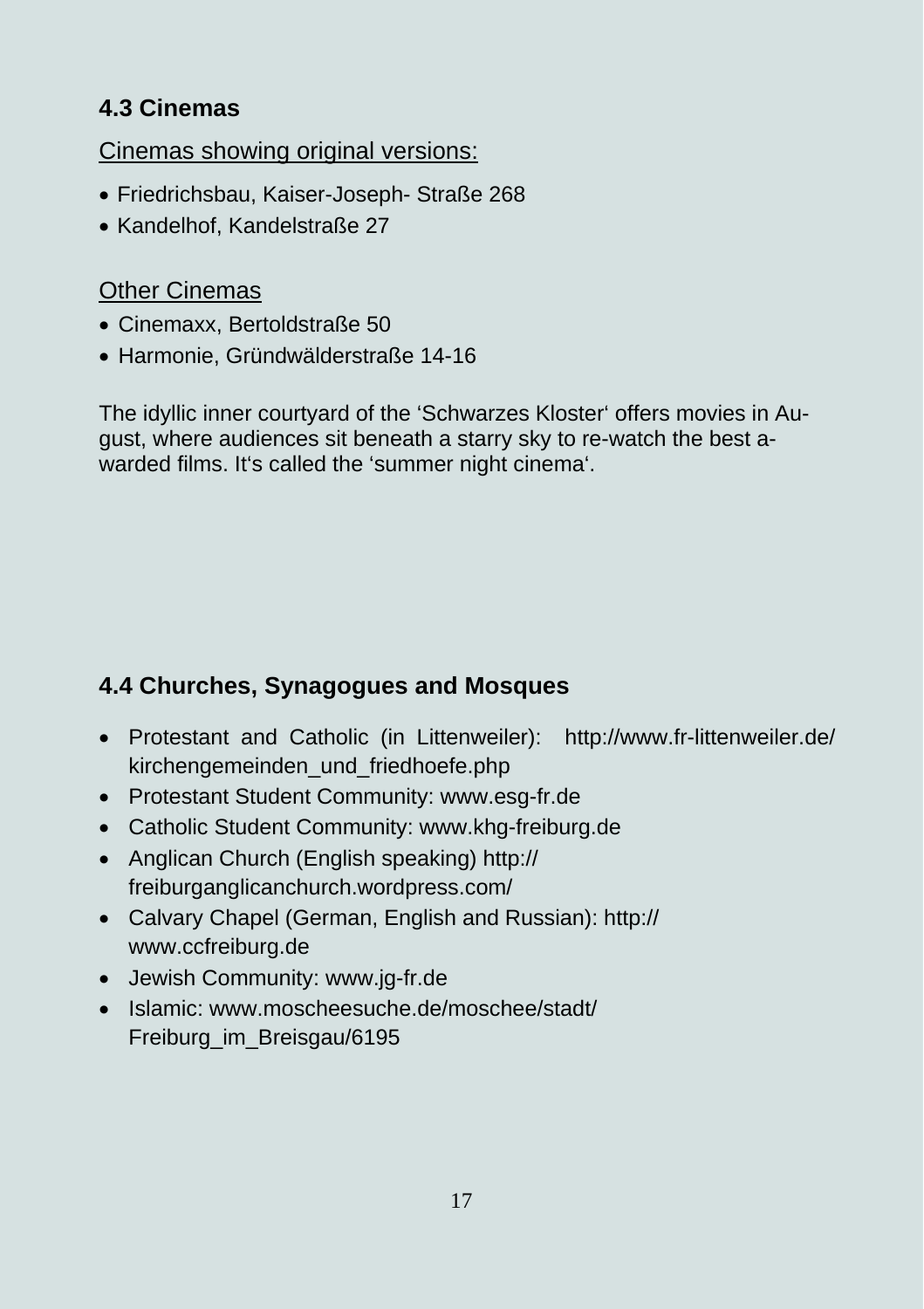# **5 Waste Sorting**

Waste sorting is very important in Germany! To make it easier for you, the most important facts about waste sorting in Germany are provided below:

# Deposit System for Cans and Bottles **COD**



On most bottles and cans, you automatically pay an extra deposit when purchasing. When empty, you can return them in the vending machines which can be found in the supermarket. You will receieve a ticket with the amount of deposit that you have paid and you can use it for paying your groceries.

Yellow Bag (Gelber Sack): all plastics with a green symbol are allowed in the yellow bin. Packages should be as clean as possible. Please put into the yellow bag: plastic bags, synthetic materials, juice packages, cans.

Paper: (Container in front of Kunzenweg 15): newspapers, magazines, cardboard. In case the paper is stained with color, it is not recycleable any longer and belongs into the residual waste bin.

Organic Waste: all organic waste, food, plants, coffee or tea bags. Please don't put ashes in this bin!

Residual Waste: vaccuum cleaner bags, diapers, female hygene articles, used pens, porcellan, glass. Please don't put any electronic devices in this bin!

Old Clothes and Shoes: Please find a container for your old clothes and shoes. There is one in front of Kunzenweg 15.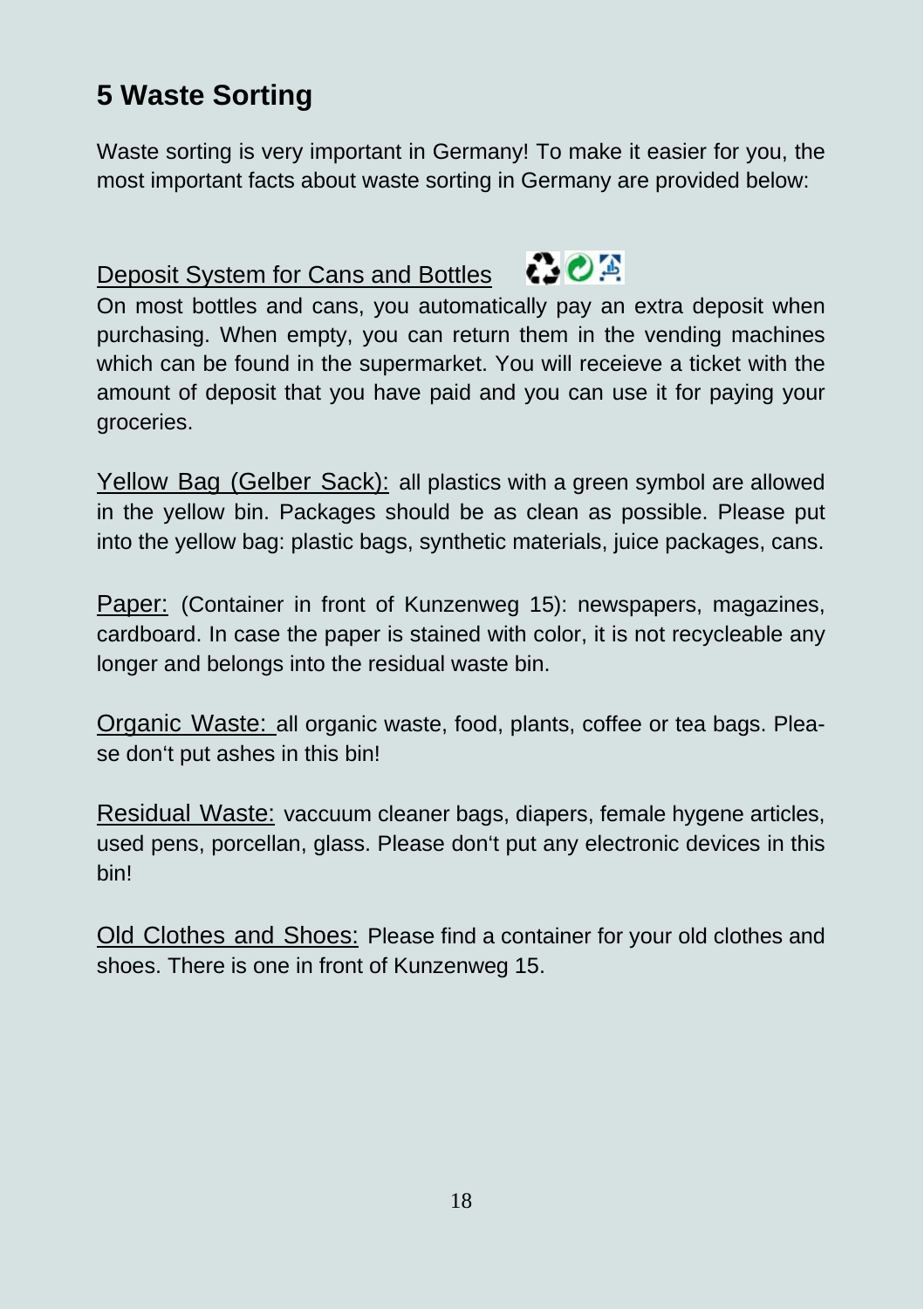# **6 Glossary**

#### **GERMAN TERM ENGLISH TERM EXPLANATION**

| <b>Akademisches</b><br><b>Auslandsamt (AAA)</b> | International Office             | Located at Kunzenweg 15,<br>third floor                                                                                                               |
|-------------------------------------------------|----------------------------------|-------------------------------------------------------------------------------------------------------------------------------------------------------|
| <b>Bertoldsbrunnen</b>                          | Bertoldsbrunnen                  | Large statue in town center<br>at junction of Kaiser-<br>Joseph-Straße (main<br>street) and Bertoldsstraße;<br>all trams go through this<br>junction. |
| <b>Bibliothek</b>                               | Library                          | On the PH campus, KG 1                                                                                                                                |
| <b>Bürgeramt</b>                                | <b>Registration Office</b>       | Issues residence permit                                                                                                                               |
| <b>Gesetzliche Kranken-</b><br>kasse            | State-run health insur-<br>ance  | Issues health insurance<br>certificate                                                                                                                |
| Hauptbahnhof (Hbf)                              | <b>Main Train Station</b>        |                                                                                                                                                       |
| KG<br>(Kollegiengebäude) 4                      | University building 4            | Building number indicated,<br>see directions, maps on<br>website                                                                                      |
| Krankenversicherung                             | Health insurance                 |                                                                                                                                                       |
| Mensa                                           | Cafeteria/ Student<br>restaurant | You can only pay cash<br>at any of the three stu-<br>dent cafeterias                                                                                  |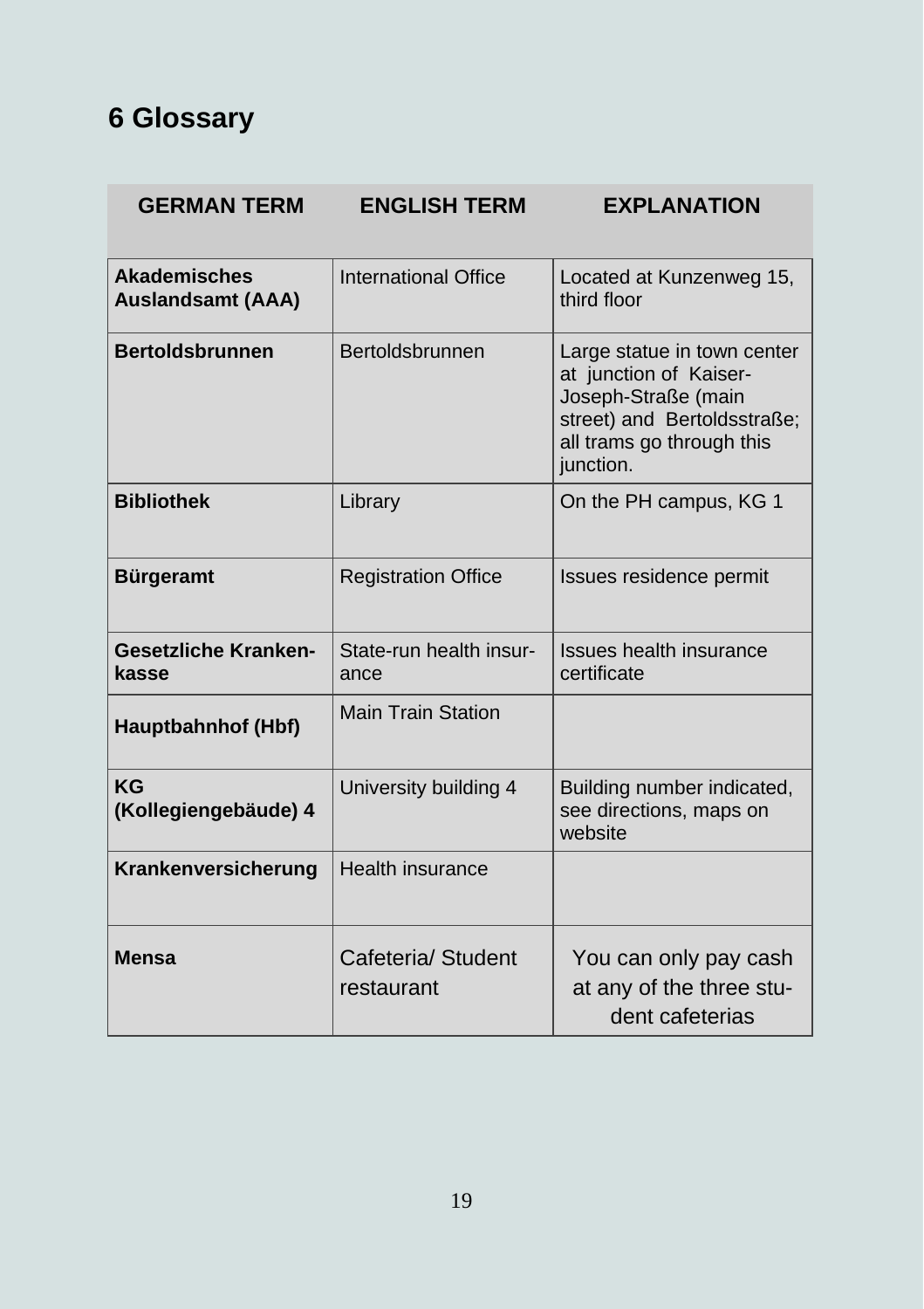**GERMAN TERM ENGLISH TERM EXPLANATION** 

| Pädagogische<br><b>Hochschule</b> | University of Education                     | "PH" for short ("Hochschule"<br>is not translated as "high<br>school" but is an institute of<br>higher education, college or<br>university) |
|-----------------------------------|---------------------------------------------|---------------------------------------------------------------------------------------------------------------------------------------------|
| <b>Regiokarte</b>                 | Regional public<br>transport pass (monthly) | Valid 24h a day for one<br>month, costs about 62 $\in$                                                                                      |
| <b>Sprechstunde</b>               | Office hour                                 | Specific times to see staff,<br>posted on departmental no-<br>tice boards and websites.<br>office doors, announced in<br>classes,           |
| Vorlesungsverzeichnis             | Course directory                            | Available on PH website -<br>look for "Hochschulportal<br>I SF"                                                                             |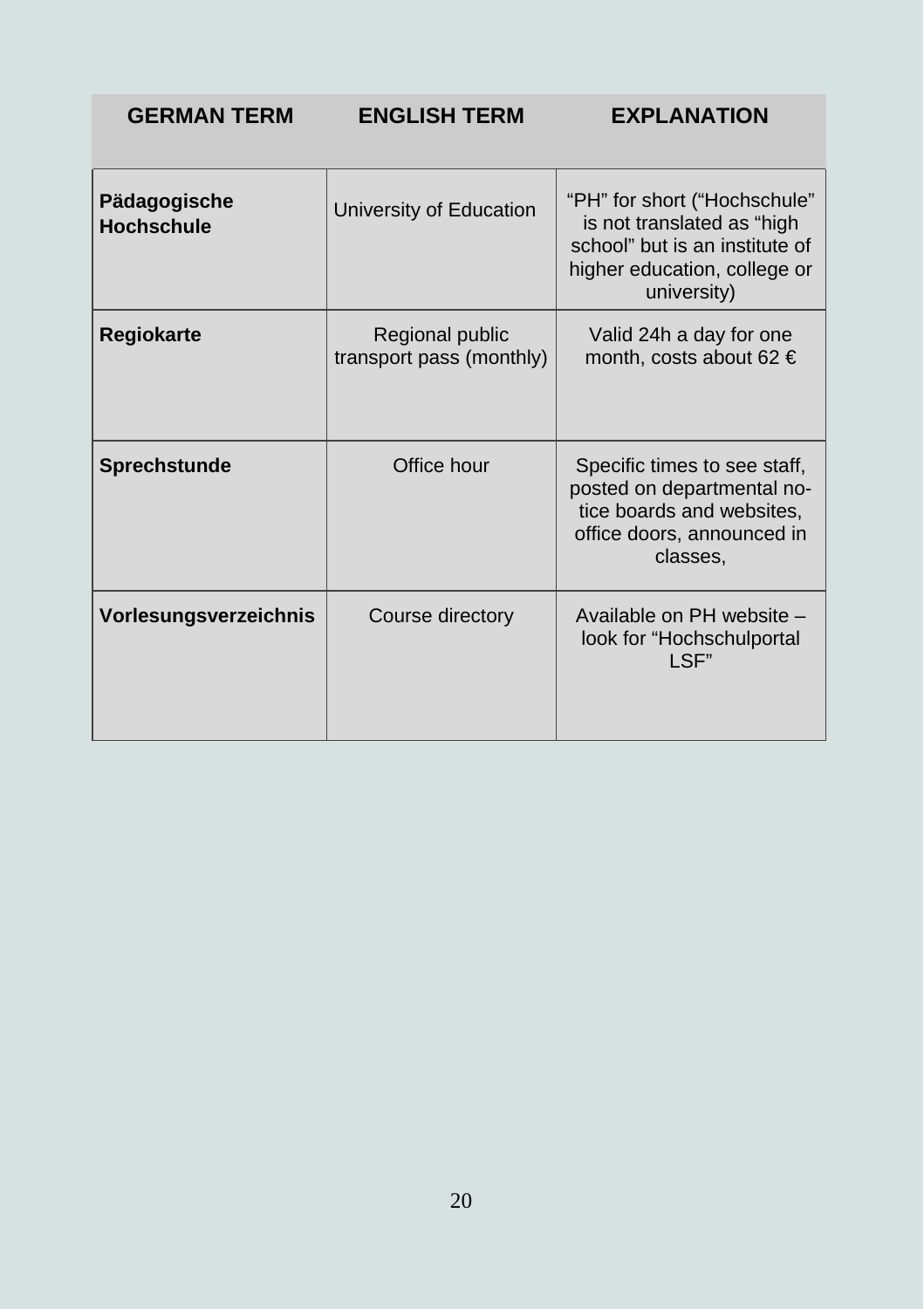#### **International Office**

#### **Dr. Verena Bodenbender**

Phone.: +49 (0)761 682-565

Email: verena[.bodenbender@ph-freiburg.de](mailto:bodenbender@ph-freiburg.de)

• Head of International Office

#### **Julia Salzmann**

Phone.: +49 (0)761 682-250 Email: julia.salzmann@ph-freiburg.de

• Contact Person: Guest Apartment

#### **Elisabeth Ahner-Tudball**

Phone: +49 (0)761/682-152

Email: elisabeth.ahner-tudball@ph-freiburg.de

• Contact Person: Campus Tours